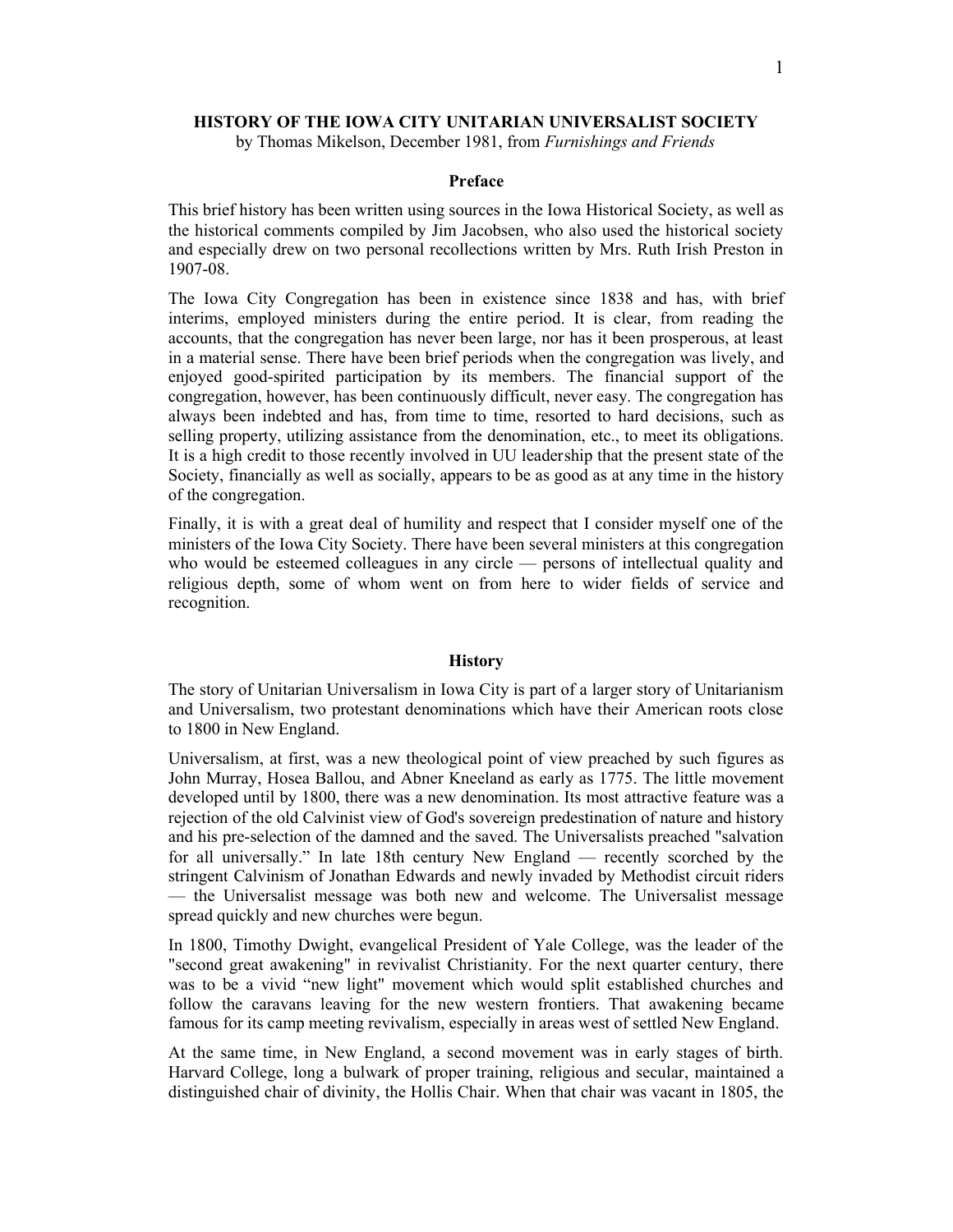appointment of the new Hollis professor became an issue between those proper Calvinists who wanted to maintain their tradition at Harvard, and newer thinkers who had been drawn to the ideas of the 18th century philosophical enlightenment. They had read Paine and Jefferson and Priestley. They were aware of Kant and Hume and Coleridge. They wanted to bring religious thought into the forefront of intellectual excitement. (They were aware that, in Europe, biblical scholars were applying methods of literary critical science to the "Word of God.")

These liberal thinkers carried the vote at Harvard to place Henry Ware in the Hollis Professorship and the college, from 1805, became the seat of liberal Christian thought. By 1810, the college decided to found an entire liberal seminary.

William Ellery Channing (one of the liberal thinkers) had graduated from Harvard in 1804 and settled in Boston for a lifelong ministry. He and others were instrumental in supporting this liberal development at Harvard. Channing himself became the intellectual leader of these new thinkers who began to develop the system of ideas which was to become known as "Unitarianism." In 1815, Channing published a long sermon essay entitled "Unitarian Christianity." In 1819, Channing preached the ordination sermon of young Jared Sparks, who had just graduated from Harvard and had been called to be minister of the new liberal church in Baltimore. The ordination sermon was a clear statement of the new Unitarian ideas.

The Unitarian ideas received so much journalistic attention, and caused so much tension in ministerial conferences and local congregations, that, in 1825, ministers sympathetic to those ideas formed an association and named it the American Unitarian Association in Boston. Local congregations, throughout New England, were faced with a choice of whether to go on in their older Calvinist ideas and loyalties or to follow the new thinking and become Unitarian congregations. That was a time of conflict and tension in community after community.

In 1825, the Unitarians and the Universalists were two separate denominations, and their members were quite different people. Their clergy also were noticeably distinct. The two denominations might have acknowledged some common affinities but they would hardly have been comfortable sharing the same congregation. The Universalists were more middle and lower class. Ministers were not always well trained. They knew their Bibles well and were probably open to some of the new critical approaches to Bible study, though it is unlikely that they spent much time mastering those approaches. Almost certainly, they did not know of and had little use for philosophical ideas. The ministers were people of the plain folk, much like the Methodist circuit riders. They were hardy and followed populations as they began to move westward in the early 19th century. It was often remarked that in the frontier camps, you could depend on finding a Methodist circuit rider and a Universalist minister. In fact, it became a rather popular event, in the newly-settled western communities, for Methodist and Universalist ministers to challenge one another in public biblical debates. Ministers rose to regional fame, occasionally, on the strength of their success in these debates. There are records of such debates here in Iowa in the 183 0s and 184 0s, especially in Mount Pleasant.

The Unitarians, in 1825, were still in their comfortable homes in New England, They were of the upper classes. They were well educated and they expected the same of their ministers. Most of the ministers were products of Harvard and preferred cultured parishes close to Boston. Rarely, one of these "hot house" ministers would accept an assignment in some western frontier community. One such, James Freeman Clarke, went to Tennessee, from which he wrote longing letters back to friends "in civilization"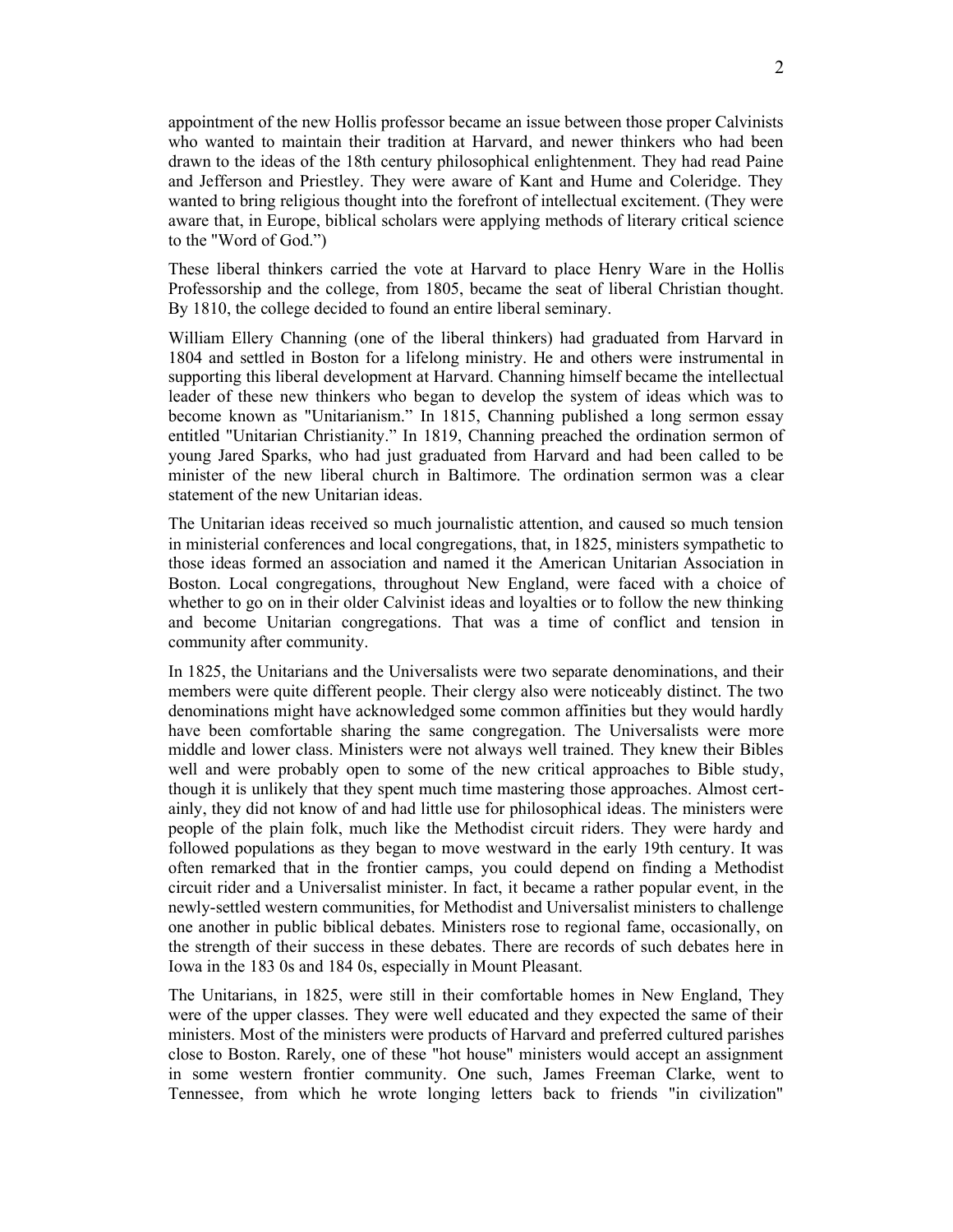wondering what, if anything, he could possibly do to bring a religion of civilization to such a rough and tumble people. Naturally, then, the Unitarian ministers were not eager frontier preachers and there was no frontier Unitarian movement. Even if they had tried to convert frontiers-people, it is likely that the more educated messages would have found little audience among the frontier's working classes. The Unitarians would move west later, after the first wave of settlers had carved out towns and villages and formed new colleges and universities.

So it was that Universalist (not Unitarian) preachers visited a small group of Universalistminded settlers in the village of Iowa City as early as 1838. The meetings of this group, for the first couple of years, were held in log cabins. It was recorded that very few of the log cabins had not, at some time, served as a "temple of religion.

Between 1840 and 1844, the Iowa City Universalists first met in a room at territorial government headquarters and soon purchased a small wooden building of their own for \$90, where they met for a couple of years except when winter weather made it unbearable. In 1841, the congregation managed to hire Reverend A.R. Gardiner  $\overline{a}$  a man, it seems, of rather extraordinary abilities and character for that situation. Gardiner became loved and respected by his congregation and also rather feared, sometimes disliked, by the more orthodox Christians of the community, who feared his message and his rhetorical power. Gardiner led the congregation in building (starting to build — it was unfinished yet when it burned in 1868) a new church on the southeast corner of Dubuque Street and Iowa Avenue.

The early success of the congregation must be attributed to Gardiner. A record of 1844 states that Gardiner conducted a wedding in the new building, indicating that he was still present as minister and that the new building was in use. Gardiner traveled to the East Coast seeking assistance for financing the church building. Two contributors were Horace Greeley and P.T. Barnum, both Universalists. The net result of his trip was an amount of \$1,402.33, while his travel expenses were \$290.93.

In 1845, the need for a preacher was noted in a letter written by a James Robinson on behalf of the Iowa City congregation:

We are but a small band of believers, rich in the word of truth, but poor in purse, and can hold out but slight inducements, at present, in a pecuniary point of view. With a good preacher, however — one who would preach out of the pulpit as well as in and who could do with a small salary at first, they would have no doubt of raising up a good Society which would yield an ample support.

For twenty years, following the ministry of Gardiner, the congregation had rather shaky leadership and they struggled along with their small new building (not quite finished) and debts which weighed on them. Reverend Gardiner was followed by Reverend Kelso who did not stay long. The next minister was Reverend I.M. Westfall who, according to C.W. Irish, was "a good scholar and a first class controversialist, which gave him great power when debating differences of doctrine with ministers of other denominations." Westfall was in Iowa City from 1846 to 1849.

The next minister was Reverend H.S. Marble who took special interest in the religious education of the children, instituting a system of "merit cards" for the young people. Following Marble was Reverend Eben Francis of Newark, who was called scholarly and efficient but who seems best remembered for his three beautiful daughters who graced the youth group and the choir.

Reverend Joseph Kinney came to the congregation in 1866(?). He was diligent, but his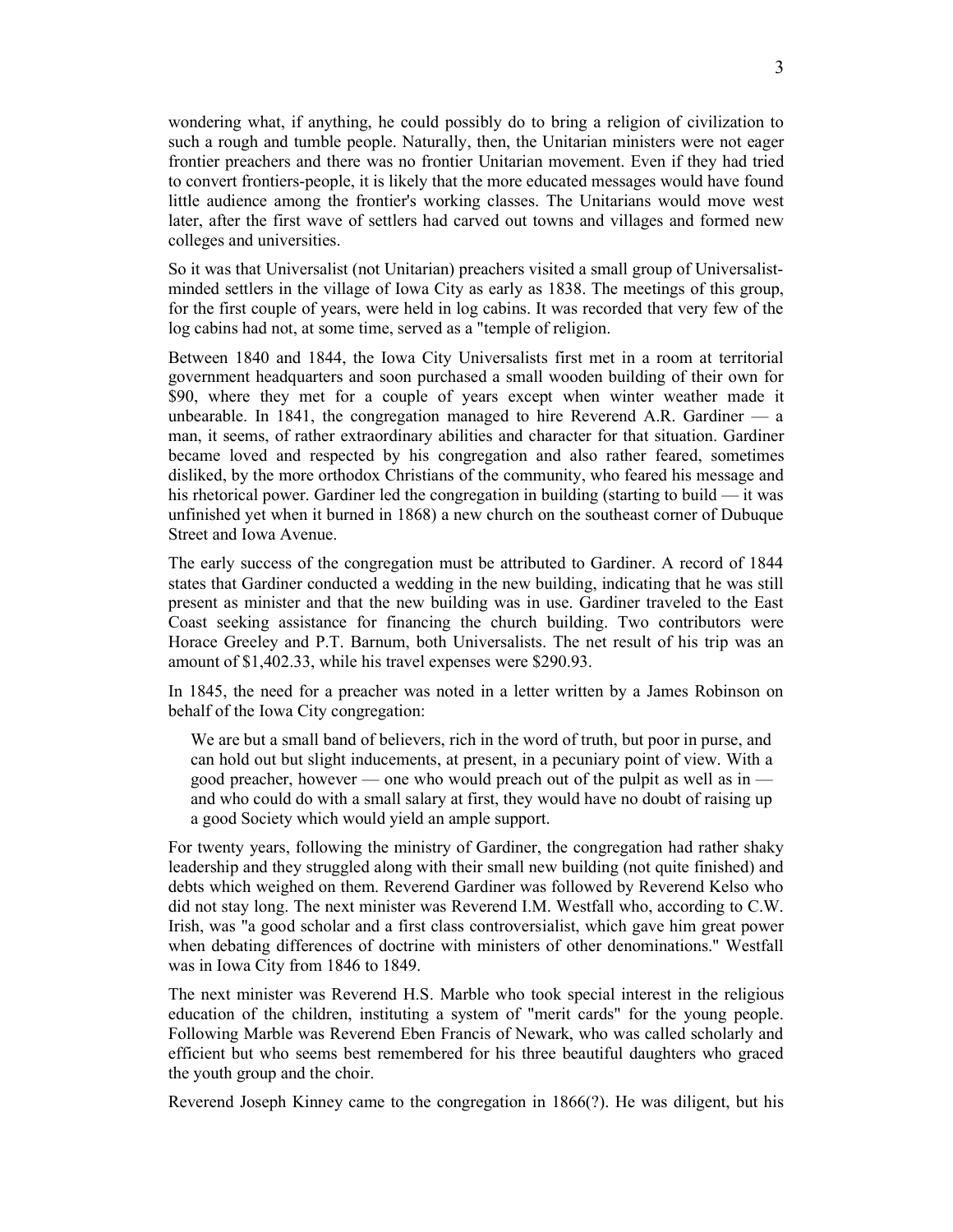health failed. He died at age 46 in 1868 and left the congregation again without a minister.

In 1869, the congregation called Reverend Augusta Chapin. She was "college educated" and broad minded. All evidences indicate that Augusta Chapin was extremely able and widely loved. She led the congregation to its highest point since its founding, in spite of hardships. Not long before her arrival, the 1844 church building (still unfinished) burned completely. The congregation immediately rented a building at the corner of Burlington and Dubuque, a building which formerly had housed a bowling alley. Later the congregation met in the sanctuary of the Lutheran Church. During the period, the congregation was apparently visited by such distinguished traveling lecturers as Mary Livermore and Susan B. Anthony. Augusta Chapin obviously had flair with the congregation. There are records indicating that during her ministry there were annual fairs, great Christmas celebrations, grand Sunday school picnics, and a new kind of fairweather Sunday service called Basket-Meeting services — picnic meetings usually held on some farm near town. The Sunday school during these years was high quality, and the fine choir was led by a German instructor, Otto Schmidt.

In 1870, the enthusiastic congregation leased their Dubuque Street property and bought land at the corner of Clinton Street and Iowa Avenue (where Phillips Hall now stands). There they began a building and laid the foundation stone. That building was dedicated on January 12, 1873. Reverend Chapin was minister for some time after the dedication but then was called to another pulpit. A Reverend Powers substituted some after her departure but was never the called minister of the congregation.

In 1878, there was a noteworthy change in the congregation. In spite of Reverend Chapin's fine ministry, after her departure the congregation dwindled rapidly and there were not sufficient Universalist members to support a minister and the new building. The American Unitarian Association in Boston at that point expressed interest in the Iowa City Universalist Church and offered an arrangement by which the local congregation would supply a church building and the AUA would pay and provide a minister (a Unitarian minister, not Universalist). That minister turned out to be Reverend Oscar Clute, another minister of high quality according to accounts. The congregation, which had suffered ups and downs nearly from the beginning in 1838, was delighted with Reverend Clute (except a few Universalists who were not certain of his Unitarianism). One member recorded, "We find Mr. Clute a highly cultured gentleman — a man of high purpose, liberal thought, and an earnest worker."

Clute provided good Sunday services and a vigorous new social life for adults and youth. One new feature was "dancing and cards" at the church, where youth, under supervision of parents, were given, within reason, those pleasures too often sought in demoralizing company and places.

During Clute's ministry there was a group for youth, the "Agassiz Association," for the study of nature's religion. Reverend Clute himself organized and taught a very popular Shakespeare Club which met until he left Iowa City. The Women's Working Society met to quilt on Wednesdays and on Saturdays served royal home dinners at 25 cents per plate for "the combined benefit of the church treasury and hungry farmers and tradesmen."

Reverend Clute was an intellectual and an able debater who worried not only other Christian leaders but some of the leaders of the University (though it was allegedly nonsectarian). The professor of applied Christianity was especially upset and entered a sparring match with Reverend Clute which filled the papers and became community news. It was reported by a member of Clute's congregation that the efforts of the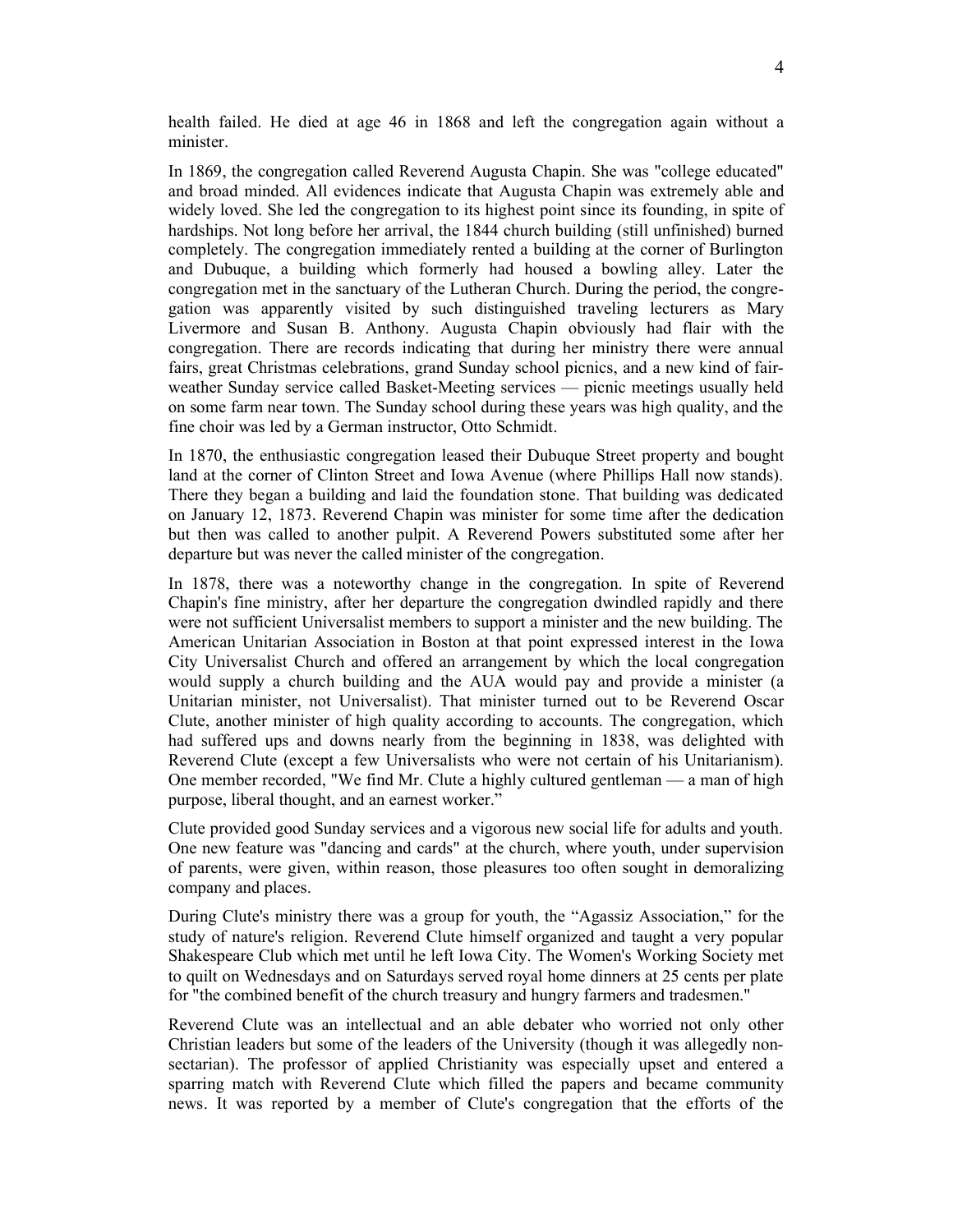professor became "the means of the Unitarian message being more widely disseminated than it might otherwise have been."

Reverend Clute was called to be General Secretary of the Unitarian Association in 1884, and he was followed by Reverend Beavis, who though acceptable, "did not supplant Mr. Clute in hearts of the people."

Reverend Beavis remained as minister for four years until 1888 when he left the ministry to enter the College of Medicine at the University of Iowa. Reverend Robert C. Morse then served the church for two years.

From 1892 until 1896, Reverend Charles E. Perkins of Athol, Massachusetts became the minister. One of the things Mr. Morse did was to pen a brief history of the congregation, quotations from which follow:

The history of Unitarian effort in Iowa City is a striking commentary upon the inefficiency of our pure congregationalism. The long intervals between pastorates have been discouraging to the people of the church and have furnished every opportunity, nay, have invited their withdrawal and connection with other churches. ...The sentiment of Iowa City, so far as it is religious, is of a pretty decidedly orthodox tone. The general impression is that the field is a hard one and the general impression is not far from right.

Continuing financial struggles plagued the congregation. In 1896, the congregation (now a mix of Unitarians and older Universalists meeting in a Universalist-owned building) could not hang on to their building any longer and sold it to the Iowa Universalist Convention. Three years later, the church was sold by the Iowa Universalist Convention to the Iowa Unitarian Association.

In 1896, Reverend Perkins was replaced by Reverend Eleanor Gordon, a graduate of Cornell College, who served as minister until 1900. Misfortune continued to haunt the Iowa City congregation. In 1896 a second fire did extensive damage to the new church and created further financial pressures plus the discouragement of having to restore the building.

Reverend Duren H. Ward replaced Reverend Gordon and served from 1900 to 1906. During his ministry, arrangements were made for the church building at Clinton and Iowa Avenue to be sold by the Iowa Unitarian Association to the state of Iowa for use by the University of Iowa.

In 1906, Reverend Robert S. Loring replaced Reverend Ward. Reverend Loring, himself interested in architecture, designed and supervised the building of the present church building at the corner of Iowa Avenue and Gilbert Street. Reverend Loring was well educated and preached vigorously on current trends in ideas and scientific exploration. He served until 1911. Reverend H. Houghton Schumacker served from 1911 to 1913; Reverend C.M. Perry served from 1913 to 1918; and Reverend Vincent Silliman served 1918 to 1919. Reverend Silliman had deep interests in worship and became a productive author of hymns and worship materials for the denomination, serving as editor of hymnals and worship books.

From 1919 to 1922, Reverend Franklin Carlton Doan of Summit, New Jersey, was minister. Reverend Doan had earned a Ph.D. in philosophy with work at Harvard University and in Germany. Following his ministry in Iowa City, Reverend Doan later became a professor at Meadville Seminary in Meadville, Pennsylvania. Needless to say, his ministry was high minded. Interestingly, also during his ministry, in a very successful